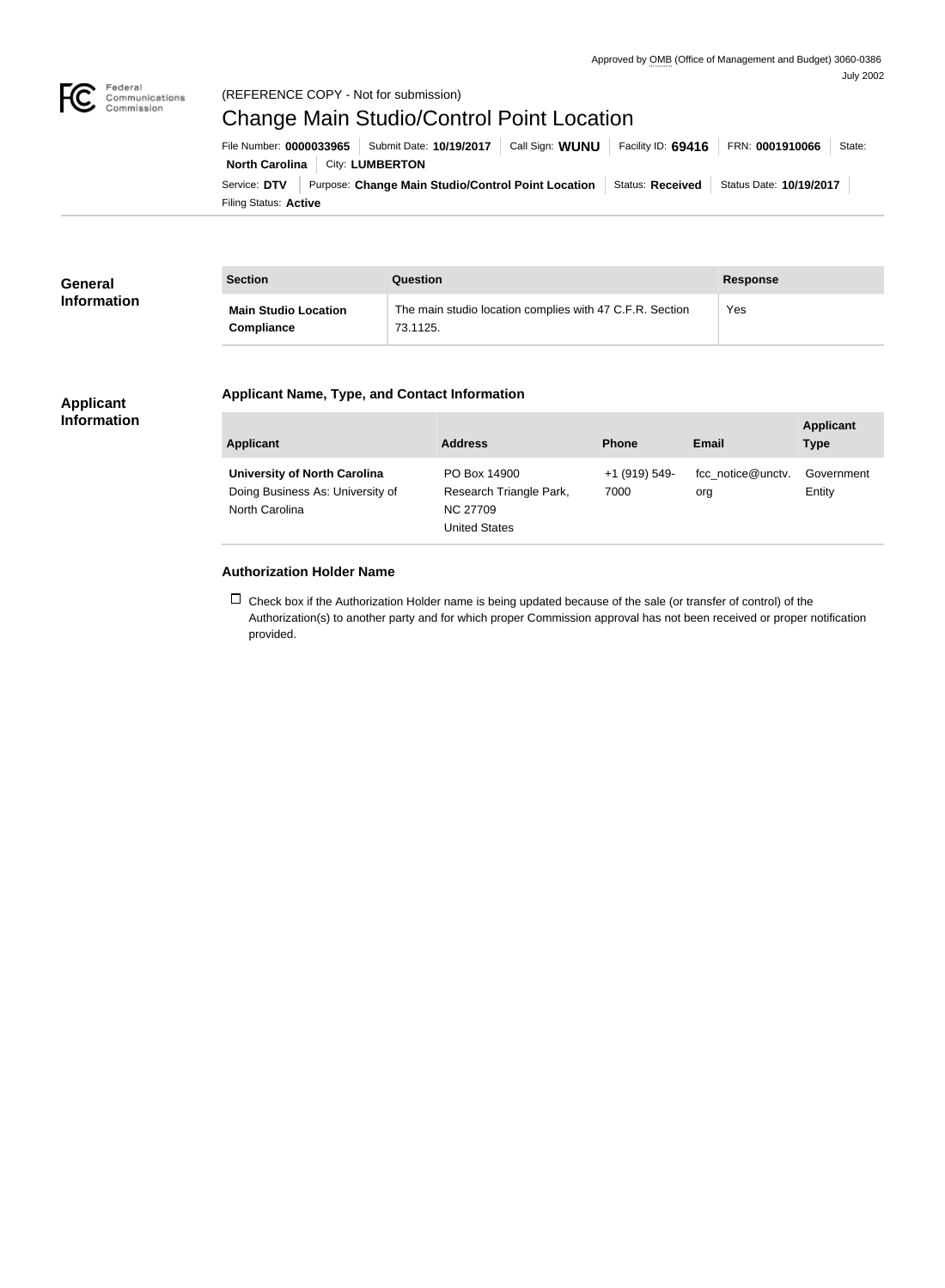| <b>Contact</b><br><b>Representatives</b><br>(3) | <b>Contact Name</b>                                      | <b>Address</b>                                                                                                  | <b>Phone</b>          | <b>Email</b>                   | <b>Contact Type</b>         |
|-------------------------------------------------|----------------------------------------------------------|-----------------------------------------------------------------------------------------------------------------|-----------------------|--------------------------------|-----------------------------|
|                                                 | <b>Stephen Hartzell</b><br>Brooks, Pierce et al.         | 150 Fayetteville Street<br><b>Suite 1700</b><br>Raleigh, NC 27601<br><b>United States</b>                       | +1 (919) 839-<br>0300 | shartzell@brookspierce.<br>com | Legal<br>Representative     |
|                                                 | <b>Donald W Smith</b><br>University of North<br>Carolina | P.O. BOX 14900<br>10 T.W. ALEXANDER DRIVE<br>RESEARCH TRIANGLE PARK,<br><b>NC 27709</b><br><b>United States</b> | +1 (919) 549-<br>7025 | DSMITH@UNCTV.<br><b>ORG</b>    | Technical<br>Representative |
|                                                 | <b>Marcus W Trathen</b><br>Brooks, Pierce et al.         | 150 Fayetteville Street<br><b>Suite 1700</b><br>Raleigh, NC 27601<br><b>United States</b>                       | +1 (919) 839-<br>0300 | mtrathen@brookspierce.<br>com  | Legal<br>Representative     |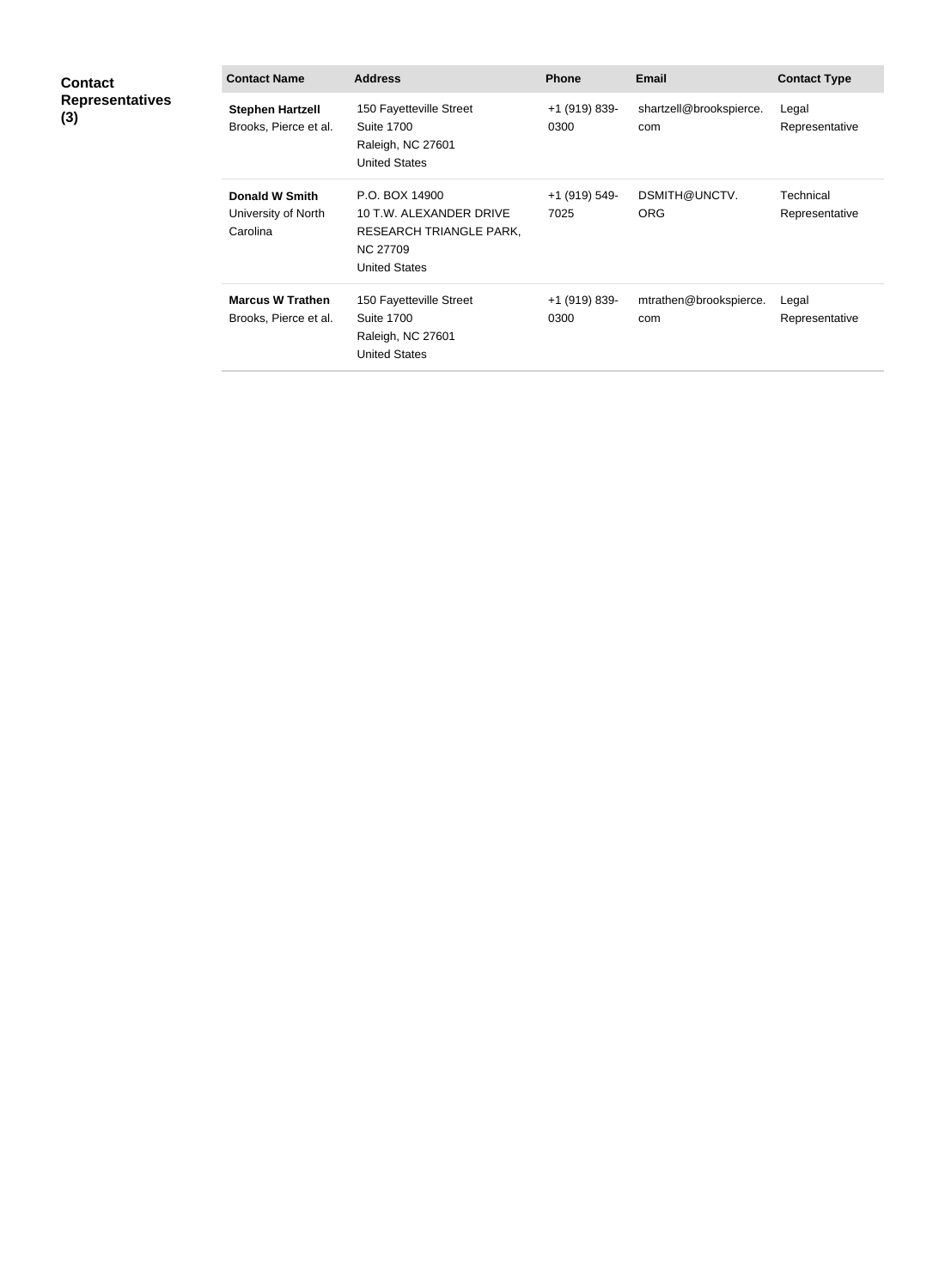| <b>Main Studio</b><br>Location | <b>Section</b>             | Question       | <b>Response</b>          |
|--------------------------------|----------------------------|----------------|--------------------------|
|                                | <b>Main Studio Address</b> | Country        | US                       |
|                                |                            | PO Box         |                          |
|                                |                            | Address Line 1 | 10 T. W. Alexander Drive |
|                                |                            | Address Line 2 |                          |
|                                |                            | City           | Research Triangle Park   |
|                                |                            | State          | <b>NC</b>                |
|                                |                            | Zip Code       | 27709                    |
|                                |                            | Phone          | +1 (919) 549-7000        |

# **Control Point Location**

| <b>Section</b>               | <b>Question</b> | <b>Response</b>          |
|------------------------------|-----------------|--------------------------|
| <b>Control Point Address</b> | Address Line 1  | 10 T. W. Alexander Drive |
|                              | Address Line 2  |                          |
|                              | City            | Research Triangle Park   |
|                              | <b>State</b>    | <b>NC</b>                |
|                              | Zip Code        | 27709                    |
|                              | Phone           | +1 (919) 549-7000        |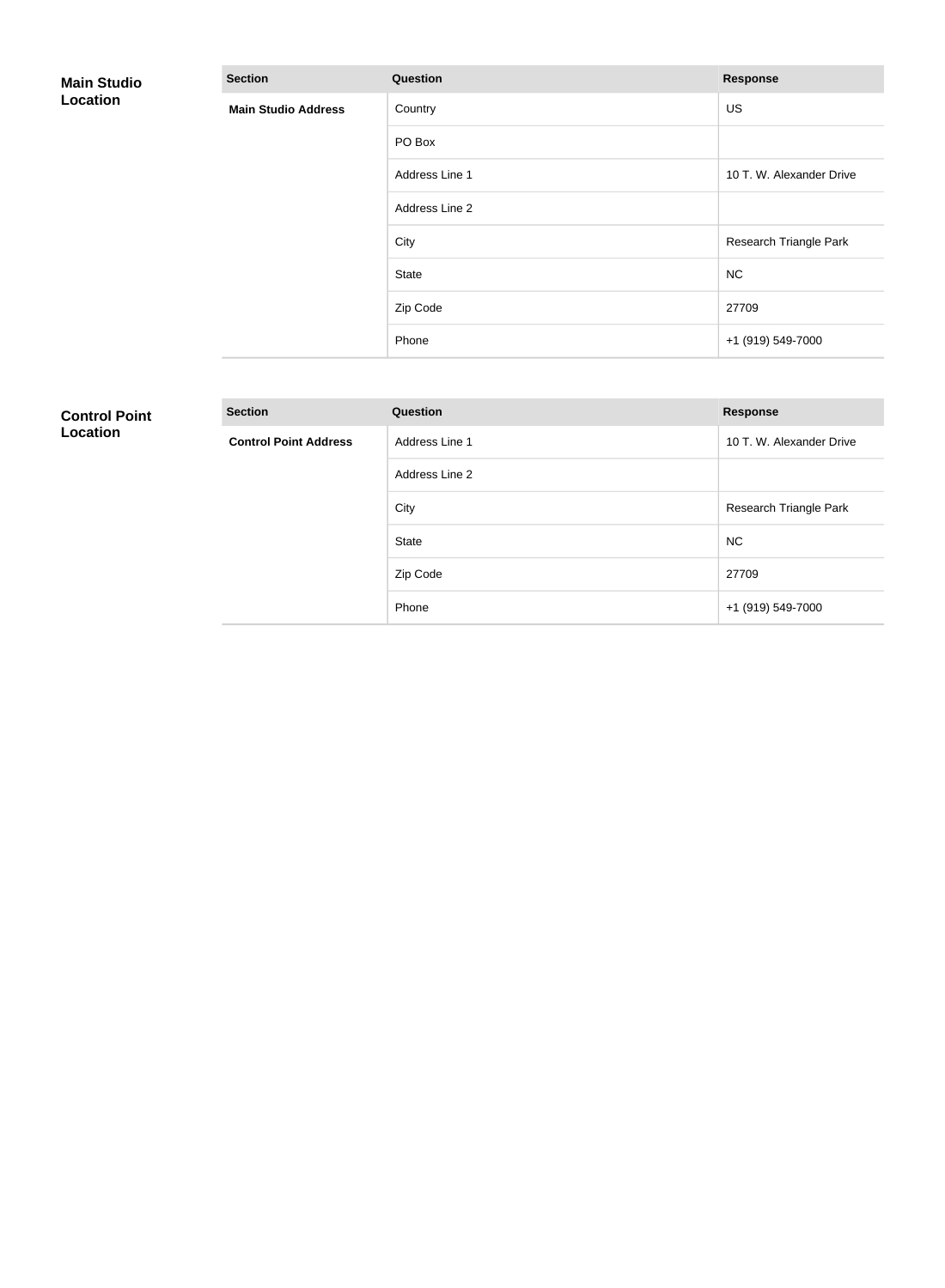| <b>Certification</b> | <b>Section</b>                                    | <b>Question</b>                                                                                                                                                                                                                                                                                                                                                                                                                                                                                                                                                                                                                                                                                                                                                                                                                                           | <b>Response</b>                                                                  |
|----------------------|---------------------------------------------------|-----------------------------------------------------------------------------------------------------------------------------------------------------------------------------------------------------------------------------------------------------------------------------------------------------------------------------------------------------------------------------------------------------------------------------------------------------------------------------------------------------------------------------------------------------------------------------------------------------------------------------------------------------------------------------------------------------------------------------------------------------------------------------------------------------------------------------------------------------------|----------------------------------------------------------------------------------|
|                      | <b>General Certification</b><br><b>Statements</b> | The Applicant waives any claim to the use of any particular<br>frequency or of the electromagnetic spectrum as against the<br>regulatory power of the United States because of the<br>previous use of the same, whether by authorization or<br>otherwise, and requests an Authorization in accordance with<br>this application (See Section 304 of the Communications Act<br>of 1934, as amended.).                                                                                                                                                                                                                                                                                                                                                                                                                                                       |                                                                                  |
|                      |                                                   | The Applicant certifies that neither the Applicant nor any<br>other party to the application is subject to a denial of Federal<br>benefits pursuant to §5301 of the Anti-Drug Abuse Act of<br>1988, 21 U.S.C. §862, because of a conviction for<br>possession or distribution of a controlled substance. This<br>certification does not apply to applications filed in services<br>exempted under §1.2002(c) of the rules, 47 CFR. See §1.<br>2002(b) of the rules, 47 CFR §1.2002(b), for the definition of<br>"party to the application" as used in this certification §1.2002<br>(c). The Applicant certifies that all statements made in this<br>application and in the exhibits, attachments, or documents<br>incorporated by reference are material, are part of this<br>application, and are true, complete, correct, and made in<br>good faith.   |                                                                                  |
|                      | <b>Authorized Party to Sign</b>                   | <b>FAILURE TO SIGN THIS APPLICATION MAY RESULT IN</b><br>DISMISSAL OF THE APPLICATION AND FORFEITURE<br>OF ANY FEES PAID<br>Upon grant of this application, the Authorization Holder may<br>be subject to certain construction or coverage requirements.<br>Failure to meet the construction or coverage requirements<br>will result in automatic cancellation of the Authorization.<br>Consult appropriate FCC regulations to determine the<br>construction or coverage requirements that apply to the type<br>of Authorization requested in this application.<br>WILLFUL FALSE STATEMENTS MADE ON THIS FORM<br>OR ANY ATTACHMENTS ARE PUNISHABLE BY FINE AND<br>/OR IMPRISONMENT (U.S. Code, Title 18, §1001) AND/OR<br>REVOCATION OF ANY STATION AUTHORIZATION (U.S.<br>Code, Title 47, §312(a)(1)), AND/OR FORFEITURE (U.S.<br>Code, Title 47, §503). |                                                                                  |
|                      |                                                   | I certify that this application includes all required and<br>relevant attachments.                                                                                                                                                                                                                                                                                                                                                                                                                                                                                                                                                                                                                                                                                                                                                                        | Yes                                                                              |
|                      |                                                   | I declare, under penalty of perjury, that I am an authorized<br>representative of the above-named applicant for the<br>Authorization(s) specified above.                                                                                                                                                                                                                                                                                                                                                                                                                                                                                                                                                                                                                                                                                                  | <b>Thomas Brooks Skinner</b><br>Associate General Manager<br>and General Counsel |
|                      |                                                   |                                                                                                                                                                                                                                                                                                                                                                                                                                                                                                                                                                                                                                                                                                                                                                                                                                                           | 10/19/2017                                                                       |